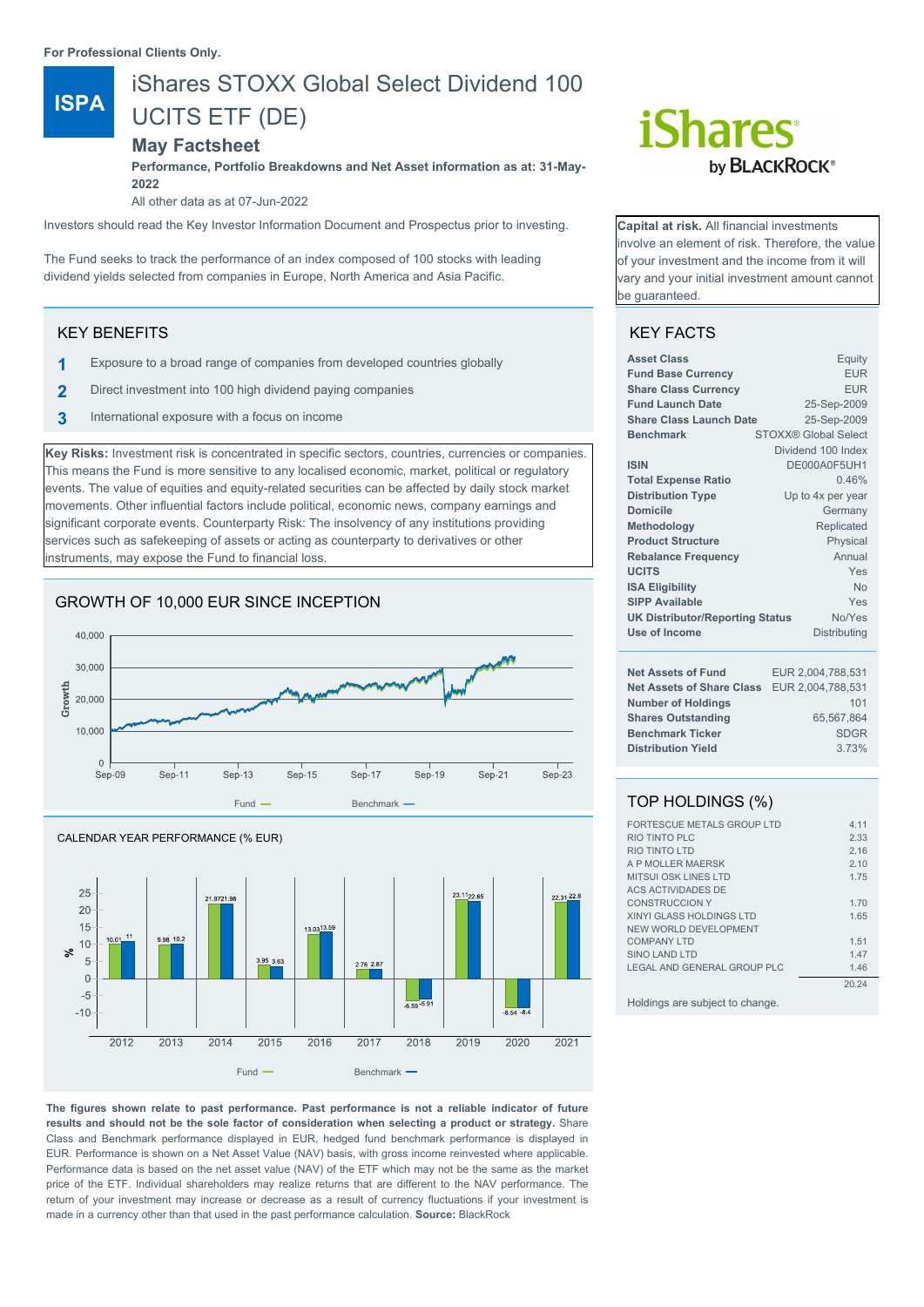## SECTOR BREAKDOWN (%)

|                               | Fund  |
|-------------------------------|-------|
| Financials                    | 33.53 |
| <b>Materials</b>              | 14.71 |
| <b>Utilities</b>              | 12.29 |
| <b>Real Estate</b>            | 10.04 |
| Industrials                   | 7.20  |
| <b>Consumer Discretionary</b> | 5.51  |
| Communication                 | 4.91  |
| <b>Health Care</b>            | 4.05  |
| <b>Consumer Staples</b>       | 3.59  |
| Information Technology        | 1.91  |
| Cash and/or Derivatives       | 1.30  |
| Energy                        | 0.99  |

| PORTFOLIO CHARACTERISTICS            |       |
|--------------------------------------|-------|
| <b>Price to Earnings (TTM) Ratio</b> | 7.78x |
| <b>Price to Book Ratio</b>           | 1.10x |

#### DEALING INFORMATION

| Exchange                                           | Xetra            |
|----------------------------------------------------|------------------|
| <b>Ticker</b>                                      | <b>ISPA</b>      |
| <b>Bloomberg Ticker</b>                            | <b>SDGPEX GY</b> |
| <b>RIC</b>                                         | SDGPEX.DE        |
| <b>SEDOL</b>                                       | B401VZ2          |
| <b>Trading Currency</b>                            | <b>EUR</b>       |
| This product is also listed on: SIX Swiss Exchange |                  |

#### **GLOSSARY**

**Total Expense Ratio (TER):** A measure of the total costs associated with managing and operating a fund. The TER consists primarily of the management fee plus other expenses such as trustee, custody, or operating expenses. It is expressed as a percentage of the fund's total net asset value. **Distribution yield:** The distribution yield represents the ratio of distributed income over the last 12 months to the fund's current Net Asset Value.

# **Want to learn more?**  $\left(\frac{1}{2}\right)$  +44 845 357 7000  $\left[\frac{1}{2}\right]$  info@ishares.co.uk  $\left[\frac{1}{2}\right]$  [www.ishares.co.uk](http://www.ishares.co.uk)

### **IMPORTANT INFORMATION:**

BlackRock Advisors (UK) Limited, which is authorised and regulated by the Financial Conduct Authority ('FCA'), having its registered office at 12 Throgmorton Avenue, London, EC2N 2DL, England, Tel +44 (0)20 7743 3000, has issued this document for access by Professional Clients only and no other person should rely upon the information contained within it. For your protection, calls are usually recorded. The German domiciled funds are "undertakings for collective investment in transferable securities" in conformity with the directives within the meaning of the German Law on the investments. These funds are managed by BlackRock Asset Management Deutschland AG which is authorised and regulated by the Bundesanstalt für Finanzdienstleistungsaufsicht.

BlackRock has not considered the suitability of this investment against your individual needs and risk tolerance. The data displayed provides summary information, investment should be made on the basis of the relevant Prospectus which is available from the manager.

In the UK, this document is directed only at persons who are either (i) persons who have professional experience in matters relating to investments who fall within Article 19 (1) of the Financial Services and Markets Act 2000 (Financial Promotion) Order 2005 ("FPO"), (ii) persons who are certified high net worth individuals and fall within Article 48 of the FPO or self certified high net worth individuals falling within Art 48(A) of the FPO; or (iii) high net worth companies, unincorporated associations etc which fall within Article 49 of the FPO or (iv) persons to whom it may otherwise lawfully be communicated. All persons who fall within the above categories are deemed 'relevant' persons'. Any person who is not a relevant person should not act or rely on this document or any of its contents. Any decision to invest must be based solely on the information contained in the Prospectus or Key Investor Information Document and the latest half-yearly report and unaudited accounts and/or annual report and audited accounts. Investors should read the fund specific risks in the Key Investor Information Document and the Prospectus.

This document is not, and under no circumstances is to be construed as an advertisement or any other step in furtherance of a public offering of shares in the United States or Canada. This document is not aimed at persons who are resident in the United States, Canada or any province or territory thereof, where the companies/securities are not authorised or registered for distribution and where no prospectus has been filed with any securities commission or regulatory authority. The companies/securities may not be acquired or owned by, or acquired with the assets of, an ERISA Plan.

Investment in the products mentioned in this document may not be suitable for all investors. Past performance is not a guide to future performance and should not be the sole factor of consideration when selecting a product. The price of the investments may go up or down and the investor may not get back the amount invested. Your income is not fixed and may fluctuate. The value of investments involving exposure to foreign currencies can be affected by exchange rate movements. We remind you that the levels and bases of, and reliefs from, taxation can change.

In respect of the products mentioned this document is intended for information purposes only and does not constitute investment advice or an offer to sell or a solicitation of an offer to buy the securities described within. This document may not be distributed without authorisation from the manager.

The STOXX® Global Select Dividend 100 Index index and the trademarks used in the index name are the intellectual property of STOXX Limited, Zurich, Switzerland and/or its licensors. The index is used under license from STOXX. The securities based on the index is in no way sponsored, endorsed, sold or promoted by STOXX and/or its licensors and neither STOXX nor its licensors shall have any liability with respect thereto.

© 2022 BlackRock, Inc. All Rights reserved. BLACKROCK, BLACKROCK SOLUTIONS, ALADDIN, iSHARES, LIFEPATH, SO WHAT DO I DO WITH MY MONEY, INVESTING FOR A NEW WORLD, and BUILT FOR THESE TIMES are registered and unregistered trademarks of BlackRock, Inc. or its subsidiaries in the United States and elsewhere. All other trademarks are those of their respective owners

**Product Structure:** Indicates whether the fund buys the actual underlying securities in the index (i.e. Physical) or whether the fund gains exposure to those securities by buying derivatives, such as swaps (known as 'Synthetic'). Swaps are a form of contract that promises to provide the return of the security to the fund, but the fund does not hold the actual security. This can introduce a risk that the counterparty defaults on the "promise" or contract.

**Methodology:** Indicates whether the product is holding all index securities in the same weight as the index (replicating) or whether an optimised subset of index securities is used (optimised/sampled) in order to efficiently track index performance.



#### GEOGRAPHIC BREAKDOWN (%)



Geographic exposure relates principally to the domicile of the issuers of the securities held in the product, added together and then expressed as a percentage of the product's total holdings. However, in some instances it can reflect the location where the issuer of the securities carries out much of their business.